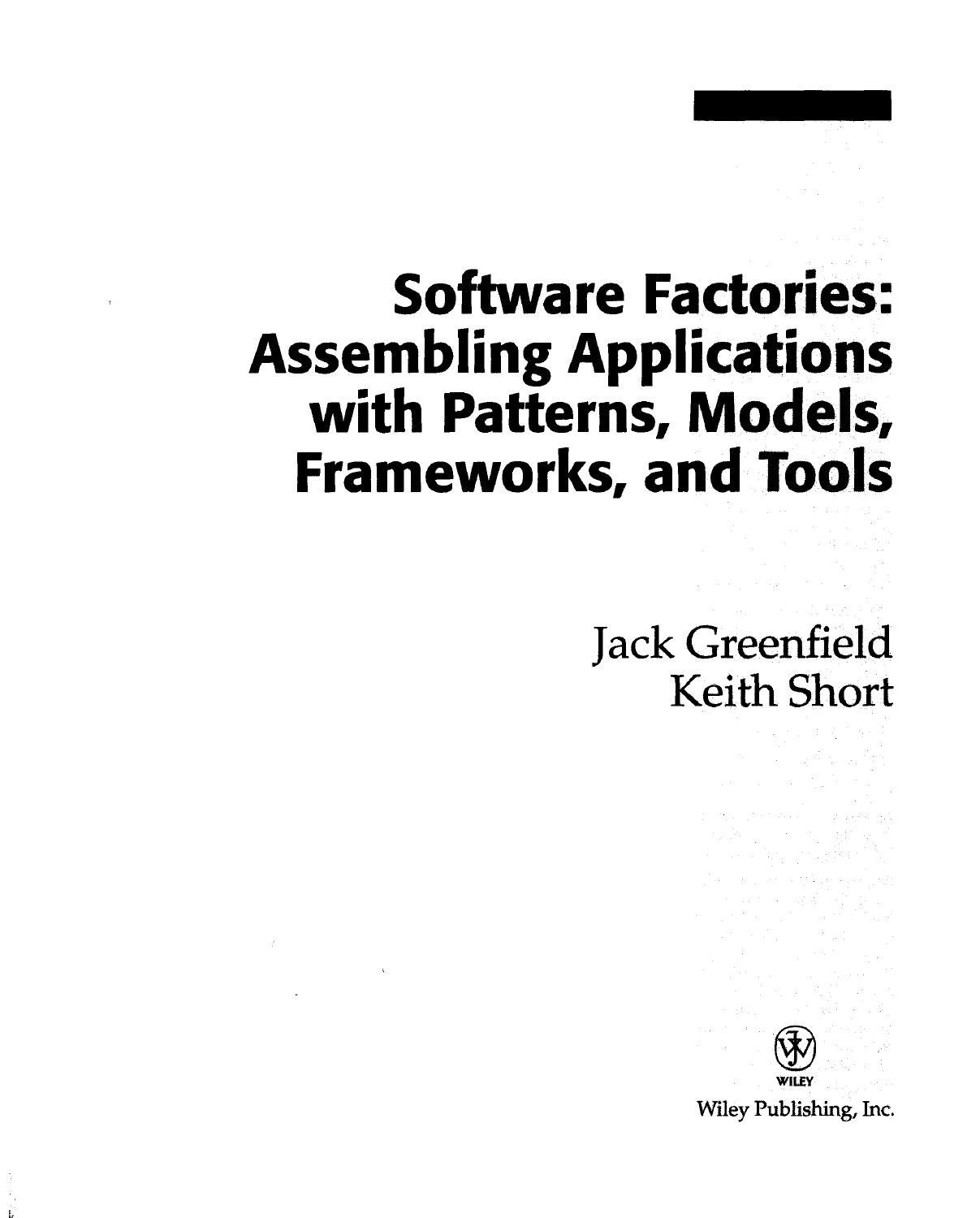**vii**

## **Contents**

| Preface<br><b>Acknowledgments</b><br>Foreword |                                            | XV<br>xxiii<br>xxvii |
|-----------------------------------------------|--------------------------------------------|----------------------|
| Part I                                        | Introduction to Software Factories         | 1                    |
| <b>Chapter 1</b>                              | <b>Introduction</b>                        | 3                    |
|                                               | <b>Tools Lag Platforms</b>                 | 4                    |
|                                               | The Software Development Landscape         | 7                    |
|                                               | <b>Platform Technology Evolution</b>       | 8                    |
|                                               | <b>Building Applications with Services</b> | 24                   |
|                                               | Software Development Challenges            | 30                   |
|                                               | Discontinuous Innovation                   | 32                   |
|                                               | <b>Notes</b>                               | 34                   |
| <b>Chapter 2</b>                              | <b>Dealing with Complexity</b>             | 35                   |
|                                               | The Problem of Complexity                  | 35                   |
|                                               | <b>Feature Delocalization</b>              | 38                   |
|                                               | Working at the Wrong Level                 |                      |
|                                               | of Abstraction                             | 41                   |
|                                               | Raising the Level of Abstraction           | 53                   |
|                                               | <b>Packaging Abstractions</b>              | 61                   |
|                                               | <b>Current Methods and Practices</b>       | 66                   |
|                                               | Encapsulation                              | 67                   |
|                                               | Partitioning Responsibility                | 68                   |
|                                               | Documenting Design                         | 73                   |
|                                               | <b>Automating Development</b>              | 77                   |
|                                               | <b>Organizing Development</b>              | 82                   |
|                                               | Notes                                      | 85                   |

*Communication of the Communication*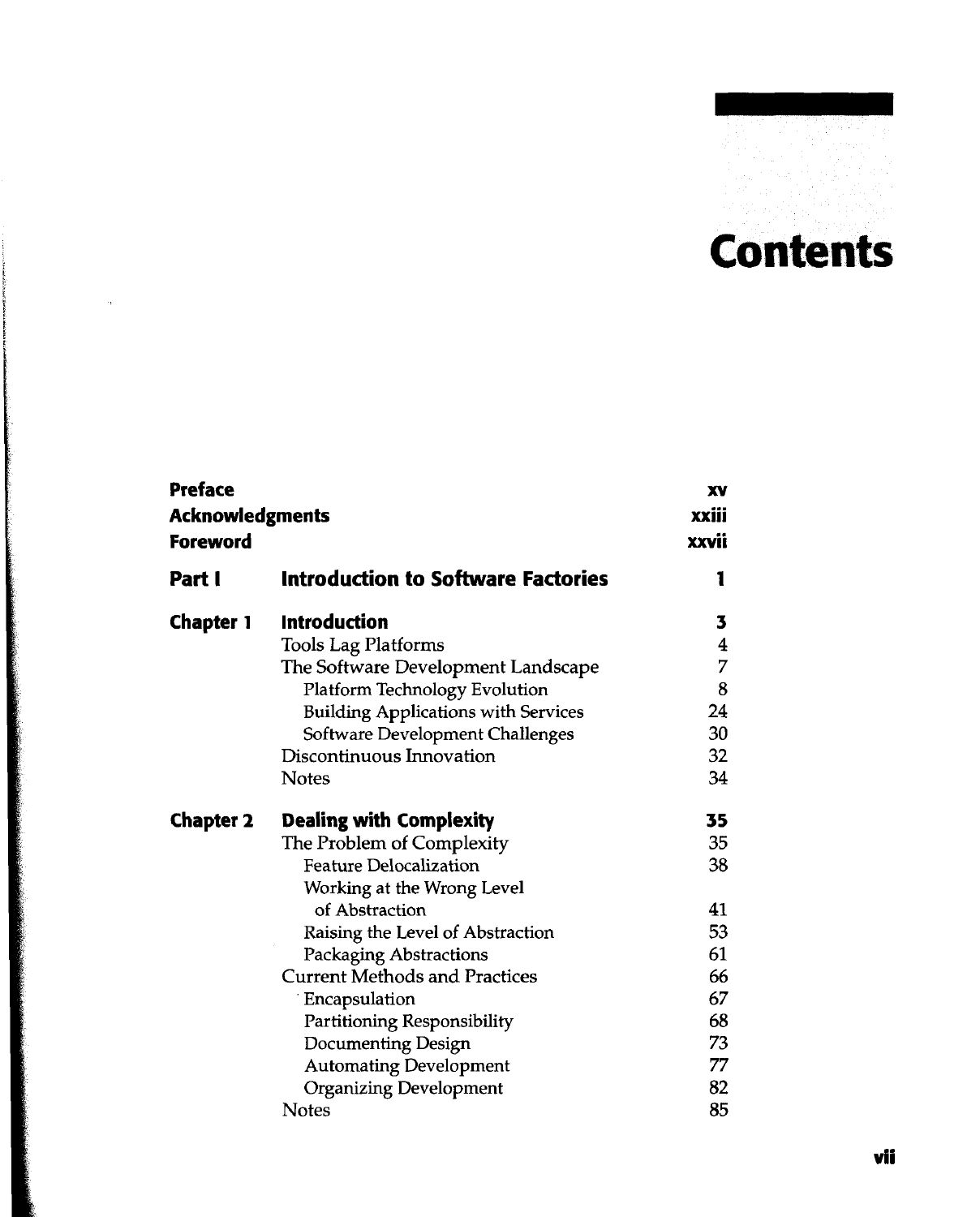| <b>Chapter 3</b> | <b>Dealing with Change</b>                  | 87  |
|------------------|---------------------------------------------|-----|
|                  | The Problem of Change                       | 87  |
|                  | Responses to Change                         | 87  |
|                  | Software Aging                              | 88  |
|                  | Software As Simulation                      | 90  |
|                  | Sources of Change                           | 99  |
|                  | <b>Current Methods and Practices</b>        | 100 |
|                  | Preventing Stagnation                       | 101 |
|                  | Reducing Brittleness                        | 104 |
|                  | Reducing Fatigue                            | 106 |
| <b>Chapter 4</b> | <b>Paradigm Shift</b>                       | 109 |
|                  | Chronic Problems                            | 109 |
|                  | <b>Monolithic Construction</b>              | 110 |
|                  | <b>Gratuitous Generality</b>                | 115 |
|                  | One-Off Development                         | 120 |
|                  | Process Immaturity                          | 121 |
|                  | <b>Critical Innovations</b>                 | 125 |
|                  | Systematic Reuse                            | 125 |
|                  | Development by Assembly                     | 129 |
|                  | Model-Driven Development                    | 139 |
|                  | <b>Process Frameworks</b>                   | 150 |
| <b>Chapter 5</b> | <b>Software Factories</b>                   | 155 |
|                  | <b>Industrializing Software Development</b> | 155 |
|                  | The Economics of Reuse                      | 156 |
|                  | Economies of Scale and Scope                | 157 |
|                  | Systematic Software Reuse                   | 159 |
|                  | Integrating the Critical Innovations        | 161 |
|                  | What Is a Software Factory?                 | 163 |
|                  | What Is a Software Factory Schema?          | 164 |
|                  | What Is a Software Factory Template?        | 173 |
|                  | <b>Building a Software Factory</b>          | 174 |
|                  | <b>Building a Software Product</b>          | 175 |
|                  | A Software Factory Example                  | 180 |
|                  | <b>Implications of Software Factories</b>   | 185 |
|                  | Development by Assembly                     | 185 |
|                  | Software Supply Chains                      | 186 |
|                  | Relationship Management                     | 187 |
|                  | Domain Specific Assets                      | 187 |
|                  | Organizational Changes                      | 188 |
|                  | Mass Customization of Software              | 188 |
|                  | Realizing the Software Factory Vision       | 189 |
|                  | Notes                                       | 190 |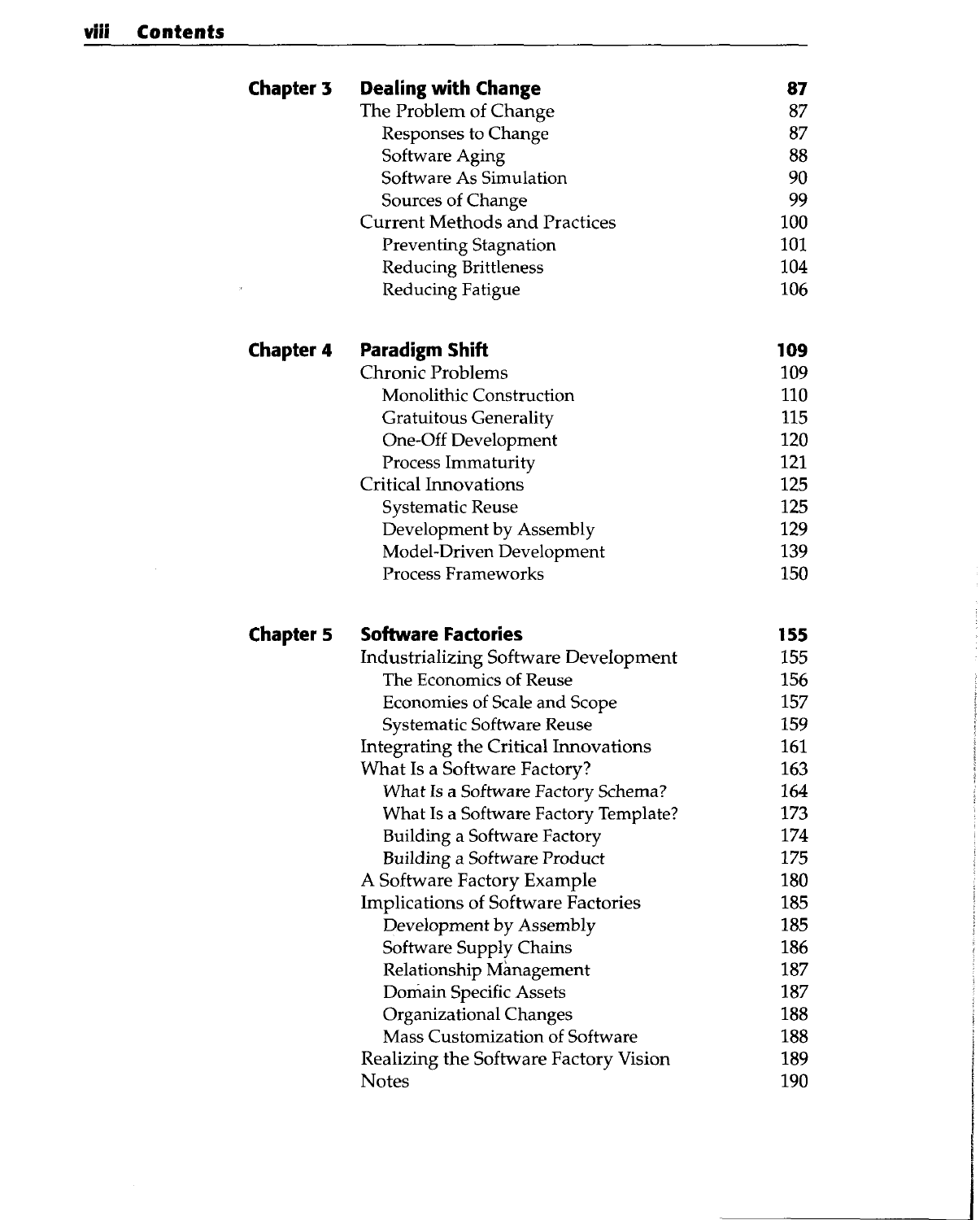| Part II          | <b>Critical Innovations</b>            | 191 |
|------------------|----------------------------------------|-----|
| <b>Chapter 6</b> | <b>Models and Patterns</b>             | 193 |
|                  | Intent versus Implementation           | 193 |
|                  | What Is Intent?                        | 194 |
|                  | Capturing Intent                       | 195 |
|                  | A Closer Look at Patterns              | 197 |
|                  | <b>Creating and Using Patterns</b>     | 198 |
|                  | <b>Weaving Patterns into Languages</b> | 201 |
|                  | <b>Patterns in Product Families</b>    | 204 |
|                  | <b>Encapsulating Pattern Languages</b> | 205 |
|                  | What Is Encapsulation?                 | 206 |
|                  | Defining Languages with Encapsulation  | 208 |
|                  | Formalizing Pattern Languages          | 210 |
|                  | <b>What Are Models?</b>                | 212 |
|                  | <b>Models as Abstractions</b>          | 213 |
|                  | <b>Model Visualization</b>             | 214 |
|                  | Models as Metadata                     | 217 |
|                  | Models as Development Artifacts        | 218 |
|                  | Modeling or Programming?               | 226 |
| <b>Chapter 7</b> | <b>Programming with Models</b>         | 231 |
|                  | Model-Driven Development               | 231 |
|                  | Generating Software                    | 233 |
|                  | <b>Automating Patterns</b>             | 238 |
|                  | <b>Automating Refactoring</b>          | 249 |
|                  | <b>Automating Builds</b>               | 249 |
|                  | <b>Automating Deployment</b>           | 249 |
|                  | <b>Automating Testing</b>              | 251 |
|                  | Debugging with Models                  | 252 |
|                  | <b>Using Multiple Views</b>            | 253 |
|                  | <b>Architectural Description</b>       | 253 |
|                  | Domain Specificity                     | 254 |
|                  | <b>Modeling Aspects</b>                | 258 |
|                  | How to Model Software                  | 263 |
|                  | Types of Information                   | 264 |
|                  | Level of Abstraction                   | 266 |
|                  | <b>Style of Specification</b>          | 271 |
|                  | Domain-Specific Languages              | 274 |
|                  | <b>Business Ramifications</b>          | 274 |
|                  | <b>Technical Ramifications</b>         | 275 |
|                  | <b>Next Steps</b>                      | 277 |
|                  | <b>Notes</b>                           | 277 |
| <b>Chapter 8</b> | <b>Language Anatomy</b>                | 279 |
|                  | Example Language                       | 282 |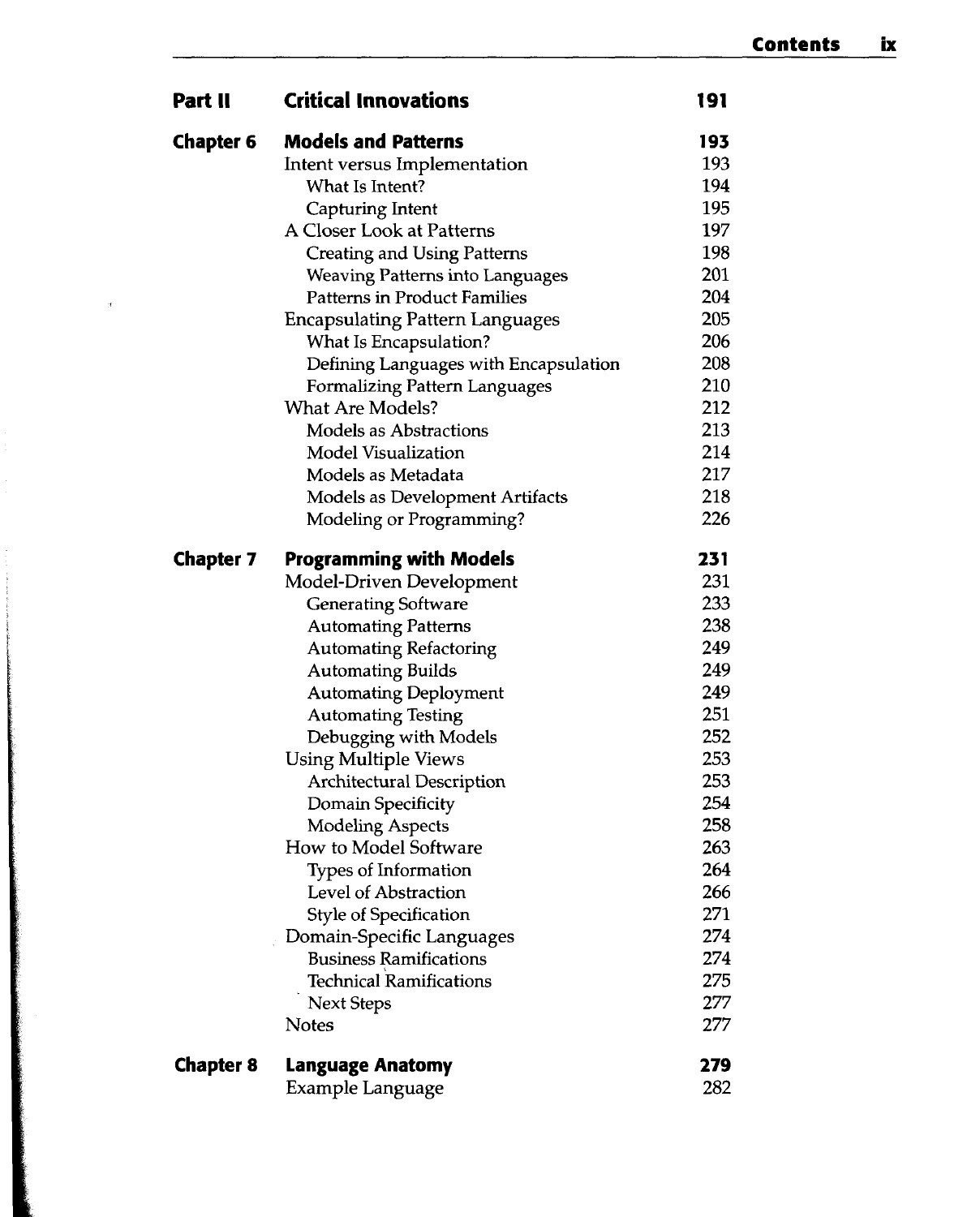$\bar{\sigma}$ 

|            | Abstract Syntax                      | 285 |
|------------|--------------------------------------|-----|
|            | <b>Context-Free Grammars and BNF</b> | 286 |
|            | Metamodels                           | 289 |
|            | Abstract Syntax Graphs               | 293 |
|            | <b>Well-Formedness Rules</b>         | 294 |
|            | Comparison of CFGs and Metamodels    | 297 |
|            | Concrete Syntax                      | 299 |
|            | Serialization Syntax                 | 306 |
|            | Semantics                            | 309 |
|            | <b>Translational Semantics</b>       | 310 |
|            | <b>Trace-Based Semantics</b>         | 312 |
|            | Programming versus Modeling          | 318 |
|            | <b>Notes</b>                         | 319 |
| Chapter 9  | <b>Families of Languages</b>         | 321 |
|            | Language Families                    | 321 |
|            | <b>Tool Factories</b>                | 328 |
|            | <b>Tool Factory Architecture</b>     | 328 |
|            | The State of the Art                 | 333 |
| Chapter 10 | <b>Systematic Reuse</b>              | 337 |
|            | Software Product Families            | 337 |
|            | Software as a Product                | 338 |
|            | How Families Are Formed              | 338 |
|            | Working Within a Family              | 340 |
|            | Solving Problems in Advance          | 341 |
|            | The Role of Architecture             | 342 |
|            | Commonality and Variability          | 344 |
|            | Where Families Are Found             | 345 |
|            | Software Product Lines               | 347 |
|            | <b>Creating Economies of Scope</b>   | 348 |
|            | <b>Required Adaptations</b>          | 350 |
|            | Software Supply Chains               | 355 |
|            | <b>Notes</b>                         | 358 |
| Chapter 11 | <b>Software Product Lines</b>        | 359 |
|            | <b>Product Line Development</b>      | 359 |
|            | <b>Product Line Analysis</b>         | 361 |
|            | Product Line Design                  | 375 |
|            | Product Line Implementation          | 379 |
|            | <b>Product Development</b>           | 382 |
|            | Problem Analysis                     | 382 |
|            | <b>Product Specification</b>         | 382 |
|            | Collateral Development               | 385 |
|            | Product Implementation               | 385 |
|            | <b>Product Line Evolution</b>        | 391 |
|            | Product Line Deployment              | 391 |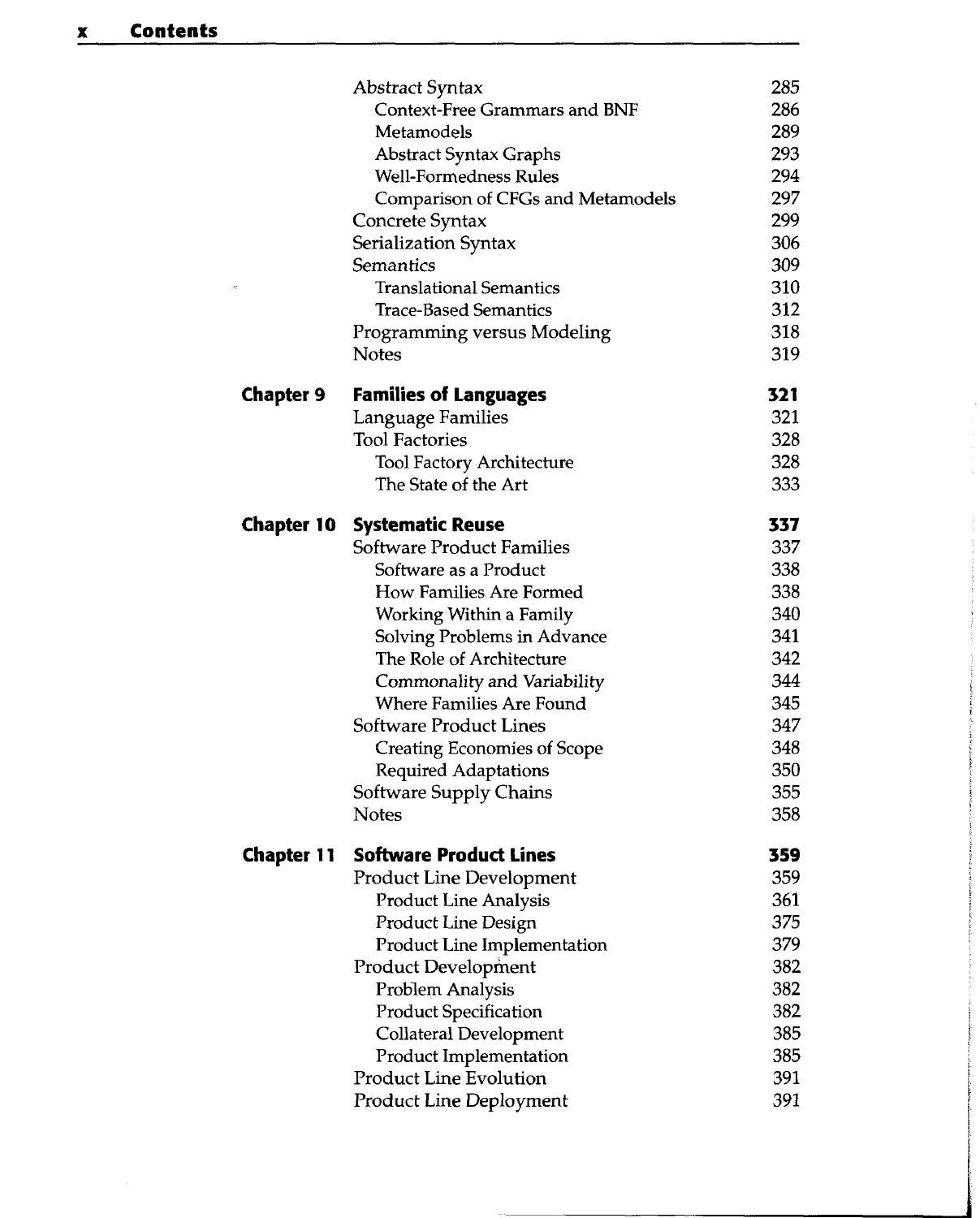| <b>Chapter 12</b> | <b>Platform-Based Abstractions</b>                                      | 393        |
|-------------------|-------------------------------------------------------------------------|------------|
|                   | <b>Platform-Based Abstractions</b>                                      | 393        |
|                   | Platform-Based Abstractions in Product Lines                            | 395        |
|                   | Properties of Platform-Based Abstractions                               | 397        |
|                   | Classes, Libraries, and Frameworks                                      | 401        |
|                   | <b>Class Frameworks</b>                                                 | 403        |
|                   | Summary                                                                 | 411        |
| <b>Chapter 13</b> | <b>Components and Services</b>                                          | 413        |
|                   | Software Components                                                     | 413        |
|                   | Definition                                                              | 413        |
|                   | <b>Interface Specifications</b>                                         | 415        |
|                   | <b>Component Dependencies</b>                                           | 423        |
|                   | Component-Based Development                                             | 426        |
|                   | Defining Product Line Component                                         |            |
|                   | Architectures                                                           | 432        |
|                   | From Components to Services                                             | 438        |
|                   | <b>Service Components</b>                                               | 438        |
|                   | <b>Business Protocols and Contracts</b>                                 | 439        |
|                   | Service-Oriented Architectures                                          | 445        |
|                   | Web Services Technology                                                 | 446        |
|                   | What's Different This Time?                                             | 448        |
|                   | <b>Web Service Data Semantics</b>                                       | 448        |
|                   | <b>WS Process Semantics</b>                                             | 450        |
|                   | Summary<br><b>Notes</b>                                                 | 452<br>453 |
|                   |                                                                         |            |
| <b>Chapter 14</b> | <b>Mappings and Transformations</b>                                     | 455        |
|                   | Transformations                                                         | 455        |
|                   | Types of Transformation                                                 | 456        |
|                   | <b>Vertical Transformations</b>                                         | 458        |
|                   | <b>Horizontal Transformations</b>                                       | 462        |
|                   | <b>Transformation Problems</b>                                          | 470        |
|                   | Model-to-Model Transformations                                          | 471        |
|                   | Model-to-Code Transformations                                           | 473        |
|                   | Solving the Composition Problem                                         | 476        |
|                   | Solving the Traceability Problem                                        | 479<br>481 |
|                   | Summary<br>Notes                                                        | 481        |
|                   |                                                                         |            |
| <b>Chapter 15</b> | <b>Generating Implementations</b>                                       | 483<br>483 |
|                   | Describing Transformations                                              | 485        |
|                   | Mapping Rules Have IF-THEN Parts                                        | 489        |
|                   | <b>Implementing Mapping Rules</b>                                       | 493        |
|                   | Specifying Horizontal Transformations                                   | 493        |
|                   | <b>Describing Aspect Weaving</b><br><b>Describing Refactoring Rules</b> | 495        |
|                   | Patterns as Sets of Mapping Rules                                       | 496        |
|                   |                                                                         |            |

 $\mathcal{A}$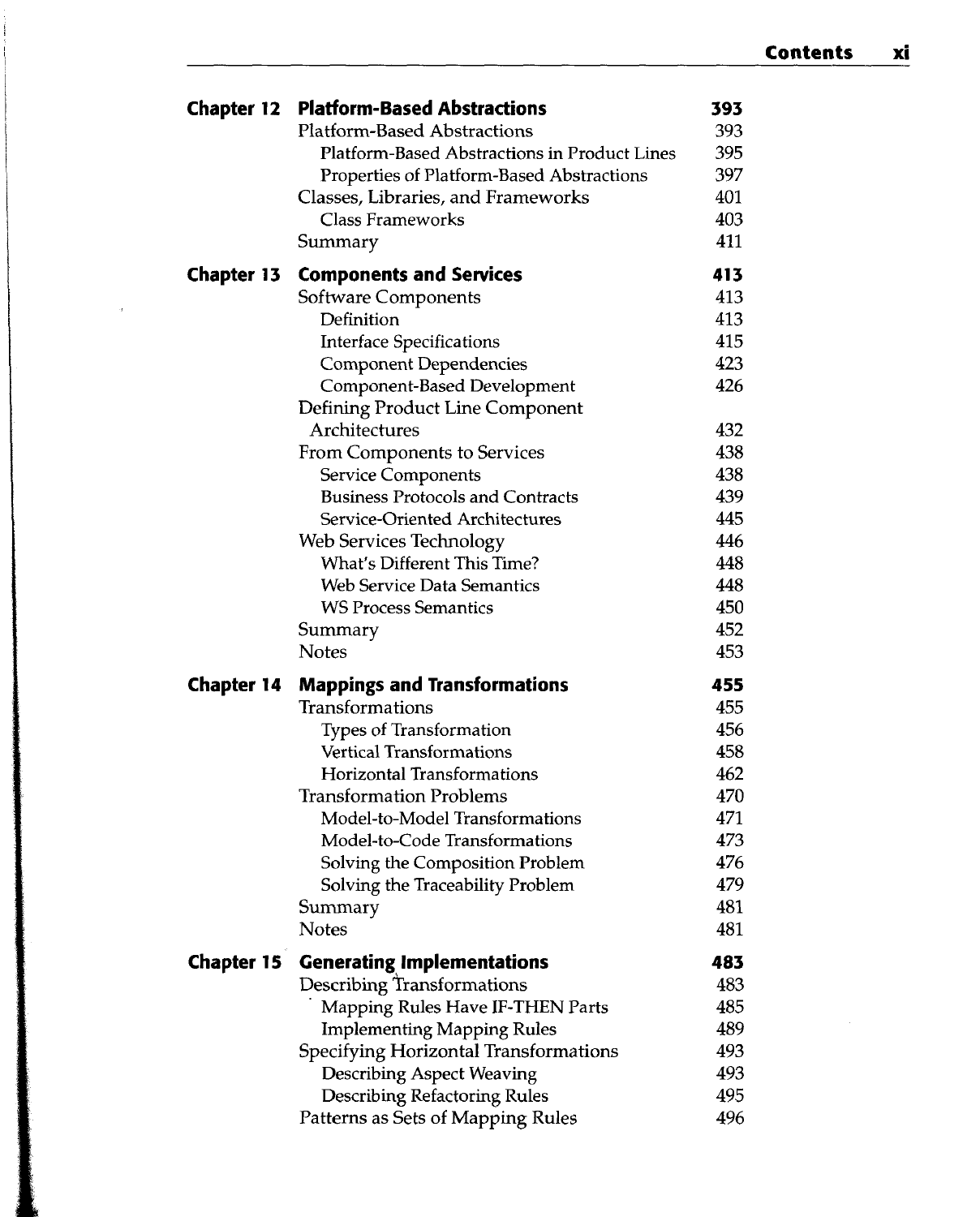|            | <b>Transformation Systems</b>                                     | 500        |
|------------|-------------------------------------------------------------------|------------|
|            | Black-Box and White-Box Transformations                           | 501        |
|            | Grey-Box Transformation Systems                                   | 503        |
|            | Applying Black-Box Transformations                                | 505        |
|            | Summary                                                           | 508        |
| Part III   | <b>Software Factories in Depth</b>                                | 509        |
| Chapter 16 | <b>A Software Factory Example</b>                                 | 511        |
|            | A Review of the Approach                                          | 511        |
|            | <b>Building an Online eCommerce</b>                               |            |
|            | <b>Application Family</b>                                         | 512        |
|            | <b>Product Line Analysis</b>                                      | 515        |
|            | <b>Product Line Definition</b>                                    | 515        |
|            | Problem Domain Scoping                                            | 518<br>521 |
|            | <b>Solution Domain Scoping</b>                                    | 524        |
|            | <b>Business Case Analysis</b><br>Product Line Design              | 526        |
|            | Product Line Architecture Development                             | 526        |
|            | <b>Product Line Requirements Mapping</b>                          | 546        |
|            | Product Line Implementation                                       | 548        |
|            | <b>Asset Provisioning</b>                                         | 548        |
|            | <b>Asset Packaging</b>                                            | 557        |
|            | Product Development                                               | 557        |
|            | Product Specification                                             | 558        |
|            | Conclusion                                                        | 560        |
|            | <b>Notes</b>                                                      | 561        |
| Chapter 17 | <b>Frequently Asked Questions</b>                                 | 563        |
|            | How Do Software Factories Differ From?                            | 563        |
|            | How Do Software Factories Differ from RAD?                        | 564        |
|            | How Do Software Factories Differ                                  |            |
|            | from $MDA^{\circledR}$ ?                                          | 567        |
|            | How Do Software Factories                                         |            |
|            | Differ from the UP?                                               | 573        |
|            | How Do Software Factories Differ                                  |            |
|            | from Agile Modeling?                                              | 577<br>580 |
|            | How Agile Are Software Factories?<br>Agile Development Principles | 580        |
|            | <b>Agile Development Practices</b>                                | 582        |
|            | How Will Software Factories Be Adopted?                           | 584        |
|            | <b>Types of Business Applications</b>                             | 586        |
|            | <b>Business Application Characteristics</b>                       | 586        |
|            | How Mature Are Software Factories?                                | 588        |
|            | Language Technology                                               | 589        |
|            | <b>Tool Extensibility</b>                                         | 589        |
|            | <b>Pattern Composition</b>                                        | 590        |
|            |                                                                   |            |